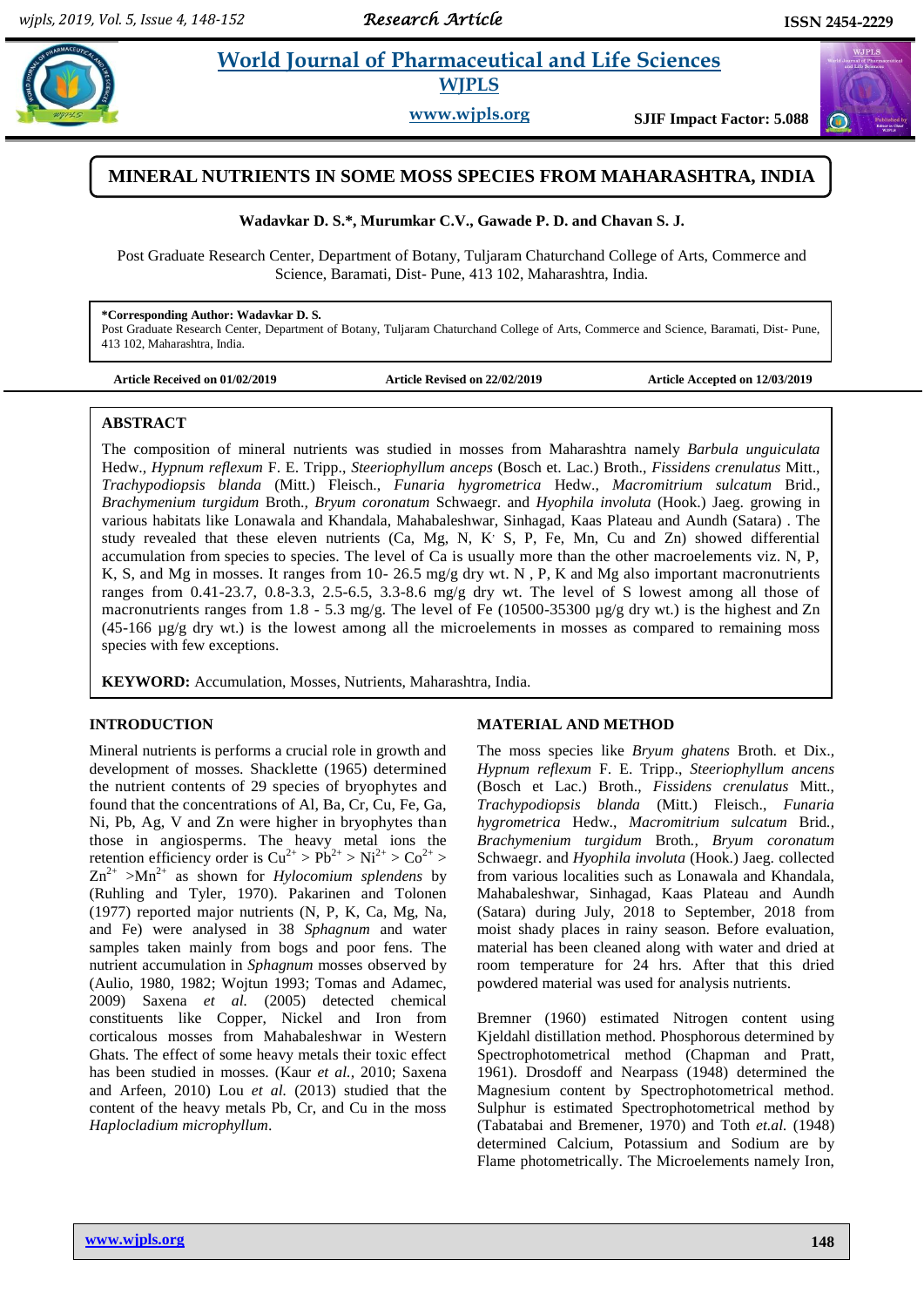Manganese, Zinc, Copper were estimated using Atomic Absorption Spectrophotometer (Perkin-EImer-3030).

## **RESULT AND DISCUSSION**

Nitrogen content of various mosses is mentioned in Table 1. It is evident from the results that nitrogen content is maximum in *Hyophila involuta i.e*. 23.7 mg/g dry wt. and *Bryum coronatum* (0.41 mg/g dry wt.) have less amount of nitrogen. Rastorfer (1974) has reported that the concentration of nitrogen in different Alaskan Artic mosses ranges from 9-15 mg/g dry wt. The maximum amount of P was found in *Trachypodiopsis blanda* (3.3 mg/g dry wt.) and minimum amount in *Brachymenium turgidum* (0.8 mg/g dry wt.) as compared to remaining mosses. P content of mosses from Alaskan Artic region was in the range of 1.8 - 2.3 mg/g dry wt. (Rastorfer, 1974). It is evident from the present results that as compared to this optimum level the level of phosphorus relatively very high in all mosses. The maximum amount of potassium was found in the *Macromitrium sulcatum* (6.5 mg/g) while lowest in *Fissidens crenulatus* (2.5 mg/g) among all mosses. Rastorfer (1974) has reported 5.4 - 8.8 mg/g potassium in the mosses. According to Sawant (2010) concentration of K in the hornwort i.e. *A. subtilis* is (1.7 mg/g) while maximum amount is found in the liverwort *A. wallichiana* (21.3 mg/g). Level of P is more or less similar in *P. intermedium* (15 mg/g) and *C. cavernarum* (10.4 mg/g) while it is the lowest in *T. hypophylla* (5.6 mg/g) among all liverworts. The Maximum amount of Ca is found in *Macromitrium sulcatum* and minimum amount in *Bryum coronatum* as compared to remaining mosses. Rastorfer (1974) has reported 1.5-10.2 mg/g Ca in mosses.

Mg is the also lowest among macronutrients studied. It ranges from 3.3 - 8.6 mg/g dry wt. with the highest concentration in *Funaria hygrometrica* (8.6 mg/g dry wt.), while its concentration is lower in case *Bryum coronatum*. The level of Mg in the mosses studied higher than the optimal levels of Mg given by Mengel and Epstein for higher plants. Rastorfer (1974) has recorded the concentration of Mg in mosses from Artic region which ranges from 1.3- 4.5 mg/g.The level of sulphur lowest among all those of macronutrients studied. It ranges from 1.8 - 5.8 mg/g. The *Brachymenium turgidum* is the lowest (1.8 mg/g) among all studied mosses while it is maximum in case of *Hyophila involuta* (5.8 mg/g) and there is no much difference in all other cases. It can be said that the level of sulphur less in all mosses. Rastorfer (1974) reported that sulphur content of the mosses from Artic regions is 0.89-1.045 mg/g. The total sulphur content in the tracheophyte tissues is in the order of  $2-5$  mg/g in dry matter (Mengel and Kirkby, 1982).

It is clear from the present results (Table 2) that the level of iron is the highest among all the microelements in mosses. Which is also similar in case

of mosses studied (369-1056 ppm) from Artic regions (Rastorfer, 1974). *Steeriophyllum anceps* has the highest concentration of Fe (35300 µg/g dry wt.) and with the lowest concentration in *Brachymenium turgidum* (10500 µg/g dry wt.). It is also evident from the present study that the level of Fe is higher than that reported by Rastorfer (1974). Levels of Fe higher than 1550 µg/g have been reported in bryophytes (Rao and LeBlance, 1967).

There is diverse range of manganese concentration from 310 to1020 µg/g dry wt. *Funaria hygrometrica* and *Barbula unguiculata* accumulate more manganese (1020 µg/g dry wt.) and *Bryum coronatum* accumulate minimum (310 µg/g dry wt.). According to Stout (1961) and Epstein (1972), critical level of manganese is 30-50 µg/g dry wt. for tracheophytes.

The level of Zinc is the lowest among all the microelements in mosses. It ranges from 45-166  $\mu$ g/g dry wt. The concentration of Zn for mosses from Artic region is in the range of 45-66 µg/g (Rastorfer, 1974). The highest concentration level of Zinc in *Hyophila involuta* (166 µg/g dry wt.) while its concentration is lower in case *Bryum coronatum* (45 µg/g dry wt). The result shows that the level of Zn in all mosses is near to the values given by Rao and Leblanc (1967).

The concentration of copper in the mosses was reported to be in the range of 71-541 ppm *Funaria hygrometrica* contains the highest amount of copper  $(541 \mu g/g$  dry wt) from among the remaining mosses and then lower with 71 µg/g dry wt of copper in *Macromitrium sulcatum.* It can be said that the level of copper in all mosses is higher than optimum level of dry plant material. Shacklette (1965) has determined the mineral content of 29 species of bryophytes and found that concentrations of Cu higher in bryophytes as compared to that in angiosperms.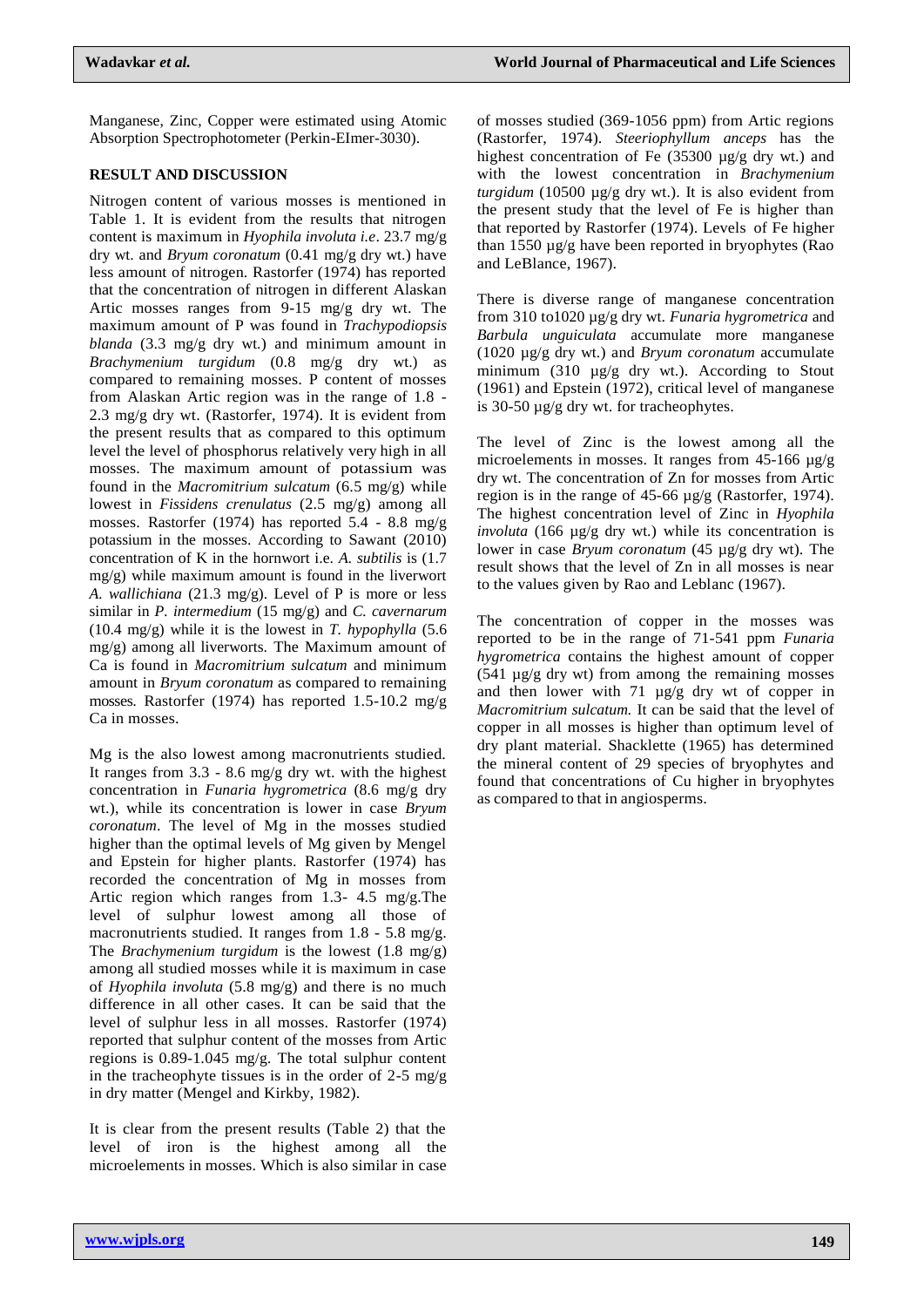| Sr. No. | <b>Name of Extract Species</b>                 | N    | P                | K   | Ca   | Mg  | S   |
|---------|------------------------------------------------|------|------------------|-----|------|-----|-----|
|         | Barbula unguiculata Hedw.                      | 1.1  | 1.4              | 4.5 | 17.1 | 7.1 | 2.7 |
| 2       | <i>Hypnum reflexum F. E. Tripp.</i>            | 0.51 | $2.2\phantom{0}$ | 4.7 | 18.1 | 7.0 | 2.8 |
| 3       | Steeriophyllum anceps (Bosch et. Lac.) Broth.  | 0.45 | 1.7              | 5.0 | 19.3 | 8.0 | 2.7 |
| 4       | <i>Fissidens crenulatus Mitt.</i>              | 0.43 | 1.1              | 2.5 | 10.3 | 7.1 | 2.7 |
| 5       | <i>Trachypodiopsis blanda</i> (Mitt.) Fleisch. | 21.4 | 3.3              | 4.5 | 22.2 | 7.0 | 2.9 |
| 6       | Funaria hygrometrica Hedw.                     | 0.58 | 1.5              | 3.0 | 16.8 | 8.6 | 3.2 |
|         | Hyophila involuta (Hook) Jaeg.                 | 23.7 | 1.5              | 4.5 | 23.4 | 7.7 | 5.3 |
| 8       | Brachymenium turgidum Broth.                   | 6.9  | 0.8              | 3.0 | 13.6 | 4.5 | 1.8 |
| 9       | Bryum coronatum Schwaegr.                      | 0.41 | 1.2              | 4.0 | 10.0 | 3.3 | 2.0 |
| 10      | Macromitrium sulcatum Brid.                    | 0.58 |                  | 6.5 | 26.5 | 4.4 | 3.0 |

| Table 1: Composition of macronutrients (mg/g dry wt.) in moss species. |  |
|------------------------------------------------------------------------|--|
|------------------------------------------------------------------------|--|

\*Values are mean of three replications expressed as mg/g dry wt.



**Fig. 1: Composition of macronutrients (mg/g dry wt.) in moss species.**

| Table 2: Composition of Micronutrients (µg/g dry wt.) in moss species. |  |  |  |
|------------------------------------------------------------------------|--|--|--|
|------------------------------------------------------------------------|--|--|--|

| Sr. No. | <b>Name of Extract Species</b>               | Fe    | Mn   | Zn  | Cu  |
|---------|----------------------------------------------|-------|------|-----|-----|
|         | Barbula unguiculata Hedw.                    | 30100 | 1020 | 142 | 152 |
| 2       | Hypnum reflexum F. E. Tripp.                 | 32100 | 945  | 102 | 158 |
| 3       | Steeriophyllum anceps (Bosch et. Lac.) Broth | 35300 | 950  | 126 | 481 |
| 4       | <i>Fissidens crenulatus</i> Mitt.            | 32000 | 785  | 69  | 264 |
| 5       | Trachypodiopsis blanda (Mitt.) Fleisch.      | 21000 | 333  | 80  | 188 |
| 6       | Funaria hygrometrica Hedw.                   | 32100 | 1020 | 71  | 541 |
| 7       | Hyophila involuta (Hook) Jaeg.               | 29000 | 770  | 166 | 500 |
| 8       | Brachymenium turgidum Broth.                 | 10500 | 340  | 49  | 120 |
| 9       | Bryum coronatum Schwaegr.                    | 11700 | 310  | 45  | 216 |
| 10      | Macromitrium sulcatum Brid.                  | 18200 | 390  | 75  | 71  |

\*Values are mean of three replications expressed as µg/g dry wt.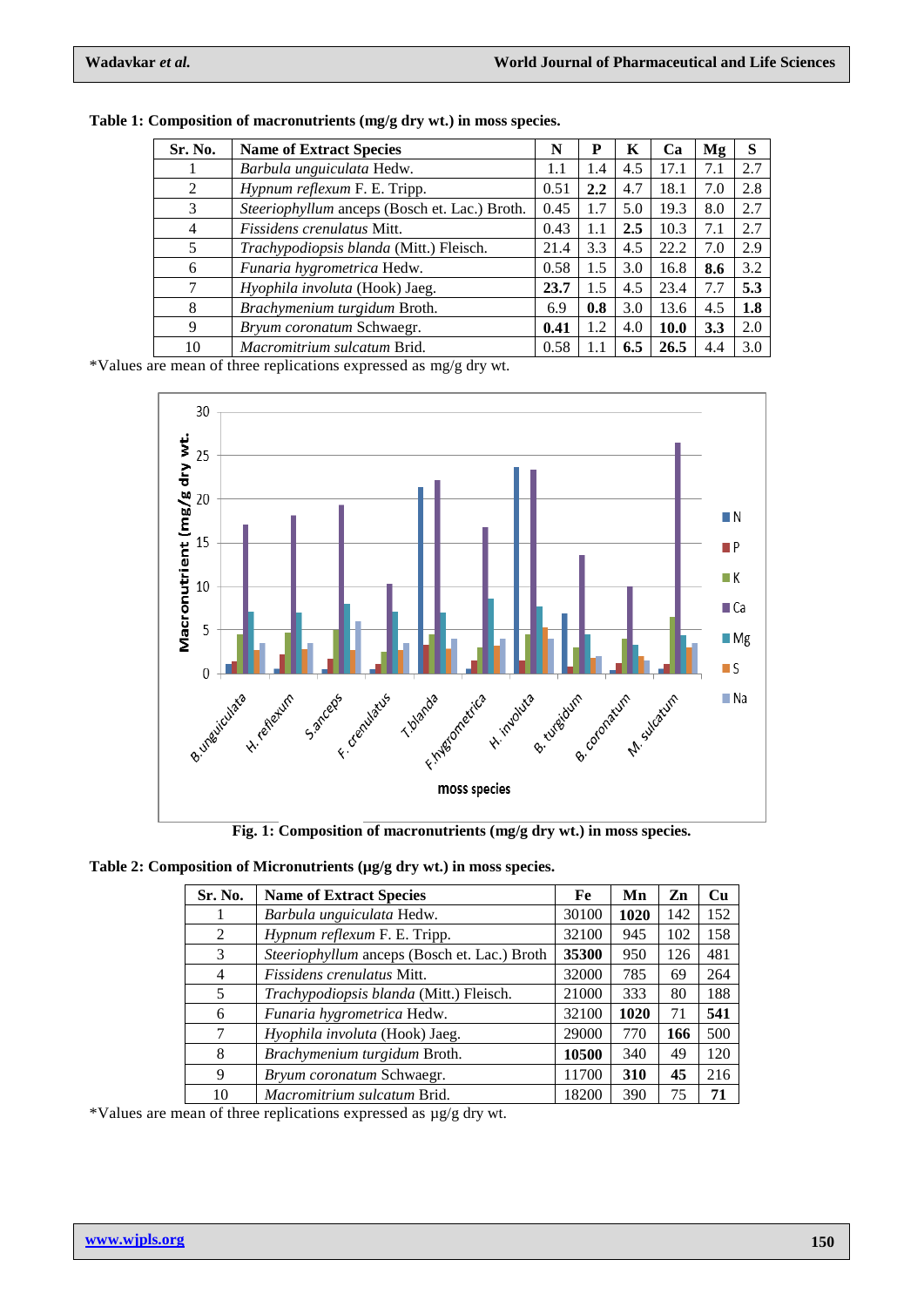

**Fig. 2: Composition of Micronutrients (µg/g dry wt.) in moss species**

## **CONCLUSION**

The study revealed that these ten nutrients (N, K, P, S, Ca, Mg, Fe, Mn, Cu and Zn) showed differential accumulation from species to species. The nutrient content in *Steeriophyllum anceps* and *Hyophila involuta*  was higher as compared to all moss species with few exceptions. The like Ca and Fe concentration was comparatively higher in all moss species. Accumulation of Ca in mosses takes part in regulation of water flow across plant membranes there by helps in stomatal movement to reduce water loss. Iron is an essential nutrient for plants. It accepts and donates electrons, and it plays important roles in the electron transport chains associated with photosynthesis and respiration.

# **ACKNOWLEDGEMENTS**

The authors are grateful to the Principal and Head, Post-Graduate Research Center, Department of Botany, Tuljaram Chaturchand College of Arts, Commerce and Science, Baramati for providing necessary research facilities, encouragement, suggestions and advice throughout the research

#### **REFERENCES**

- 1. Aulio, K. Nutrient accumulation in Sphagnum mosses. I. A multivariate summarization of the mineral element composition of 13 species from an ombrotrophic raised bog. *Ann Bot Fenn*, 1980; 17: 307–314.
- 2. Aulio, K. Nutrient accumulation in Sphagnum mosses. II. Intra- and interspecific variation in four species from an ombrotrophic raised bog. *Ann Bot Fenn*, 1982; 19: 93–101.
- 3. Bremenar J. M. Determination of nitrogen in soil by the kjeldahal method. *Journal of agricultural Science,* 1960; 55: 11-33.
- 4. Chapman H. D. and Pratt F. P. "Ammoniumn vandate-molybdate method for determination of phosphorus" in Methods of Analysis for Soils Plants and Water pp 184-203. *California University Agriculture Division Oakland California USA*. 1st edition, 1961.
- 5. Drosdoff M. and Nearpass C. D. Quantitative microdetermination of magnesium in plant tissue and soil extracts *Ann Chem*, 1948; 20: 673-674.
- 6. Epstein E. Mineral Nutrition of Plants: Principles and Perspectives New York: Wiley, 1972.
- 7. Kaur, S. Rao, A. and Kumar, S. S. Study on some of the contents of some bryophytes-ii Musci*. International Journal of Pharmaceutical Sciences,* 2010; 5(3): 80-83.
- 8. Lou, Y., Cao, T., Zhang, Y., Zeng, Y., Cao, Y. A study of the characteristics of elements accumulation in tissue culture plants of the moss *Haplocladium microphyllum* under heavy metal stress by the SRXRF technique. Conference of the International Association of Bryologists, at Natural History Museum, London, UK, 2013.
- 9. Mengel, K. and Kirkby, E. A. Plant nutrients. In: Principles of plant nutrition, Berne, International potassh Institute of total sulphar in Plant material. *Agronomy Journal,* 1982; 62: 805-806.
- 10. Pakarinen, P. and Tolonen, K. Nutrient Contents of Sphagnum Mosses in Relation to Bog Water Chemistry in Northern Finland. *Lindbergia,* 1977; 4: 27-33.
- 11. Rao, D. N. and LeBlance, F. Influence of an ironsintering plant on corticolous epiphytes in Wawa, Ontario. Bryologist, 1967; 70: 141-157.